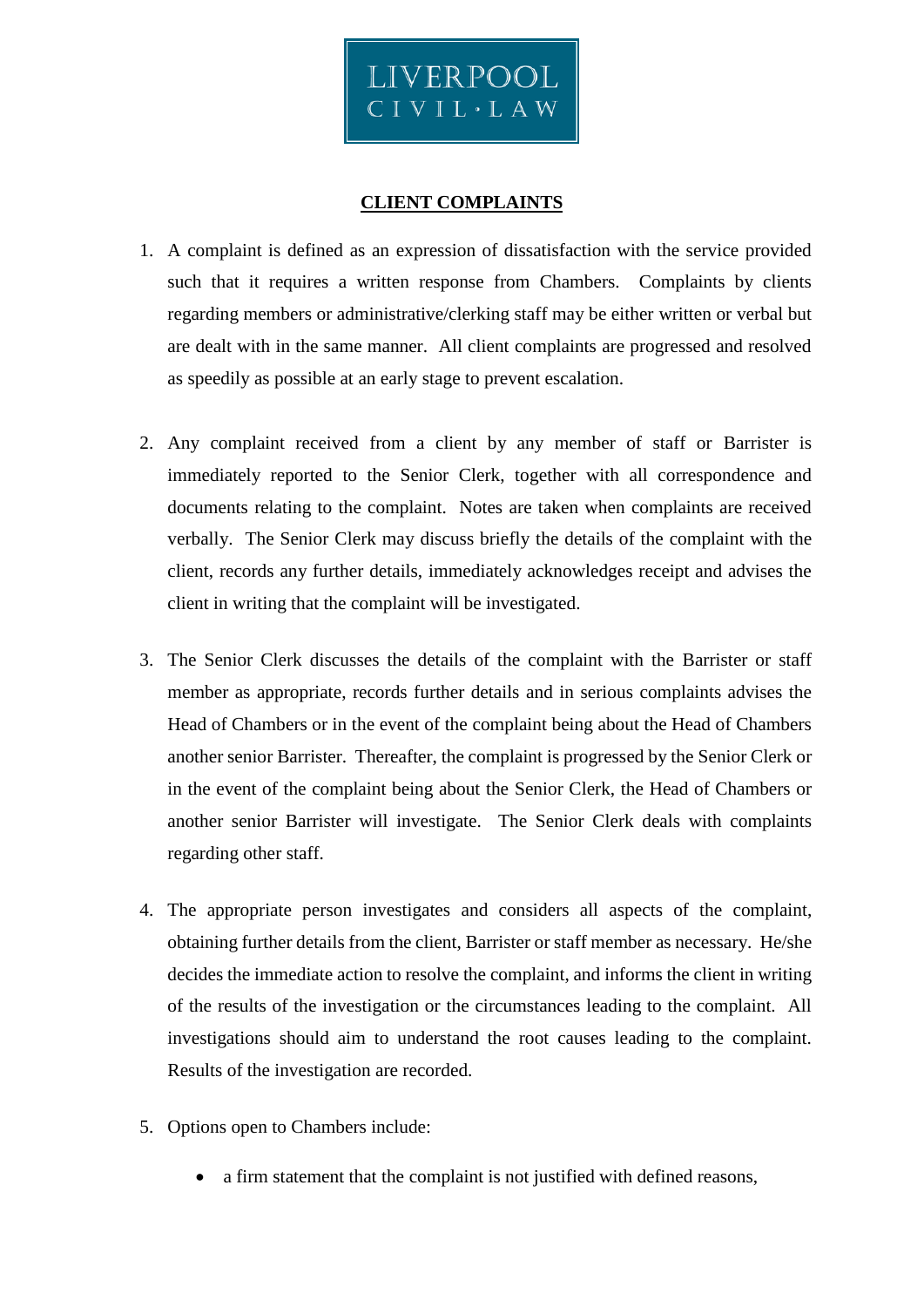- a letter setting out the circumstances leading to the complaint which may be outside of chambers control with an acknowledgement and / or apology.
- a letter setting out the circumstances leading to the complaint which may be outside of chambers control with an acknowledgement and / or apology and any proposed remedial action.
- a letter of apology from Chambers or the Barrister and an assurance that it will not occur again together with proposed remedial action.
- referral to the Head of Chambers or another senior Barrister for resolution and notification to the client of their right to complain to the Bar Standards Board as a matter of professional conduct, relating to either the Barrister in question and / or Chambers.
- 6. In addition to the above, all clients are able to make a complaint to the Legal Ombudsman for any complaint regarding publicly funded work, or details of the Bar Standards Board's complaints procedure are made available. Any complaint should first be directed to the Senior Clerk, or if the complaint is concerning the Senior Clerk then is should be directed to the Head of Chambers. If it is impossible to direct your complaint to Chambers, you can direct your complaint to the Legal Ombudsman within 6 months of Chambers final response letter, though you will need to provide personal information and documents, which include evidence of your initial complaint to Chambers together with our response. A link to the Legal Ombudsman is found on Chambers website.
- 7. Any complaint that involves alleged negligence or a potential claim against professional indemnity insurance is brought to the attention of the Senior Clerk, the Barrister concerned and if necessary the Head of Chambers – Subject to the details of that claim, relevant insurers will be informed as a matter of course.
- 8. The Senior Clerk is responsible for ensuring that all complaints are progressed satisfactorily so that they are finalised and resolved and for maintaining copies of all correspondence, notes and investigations regarding complaints in a central file.